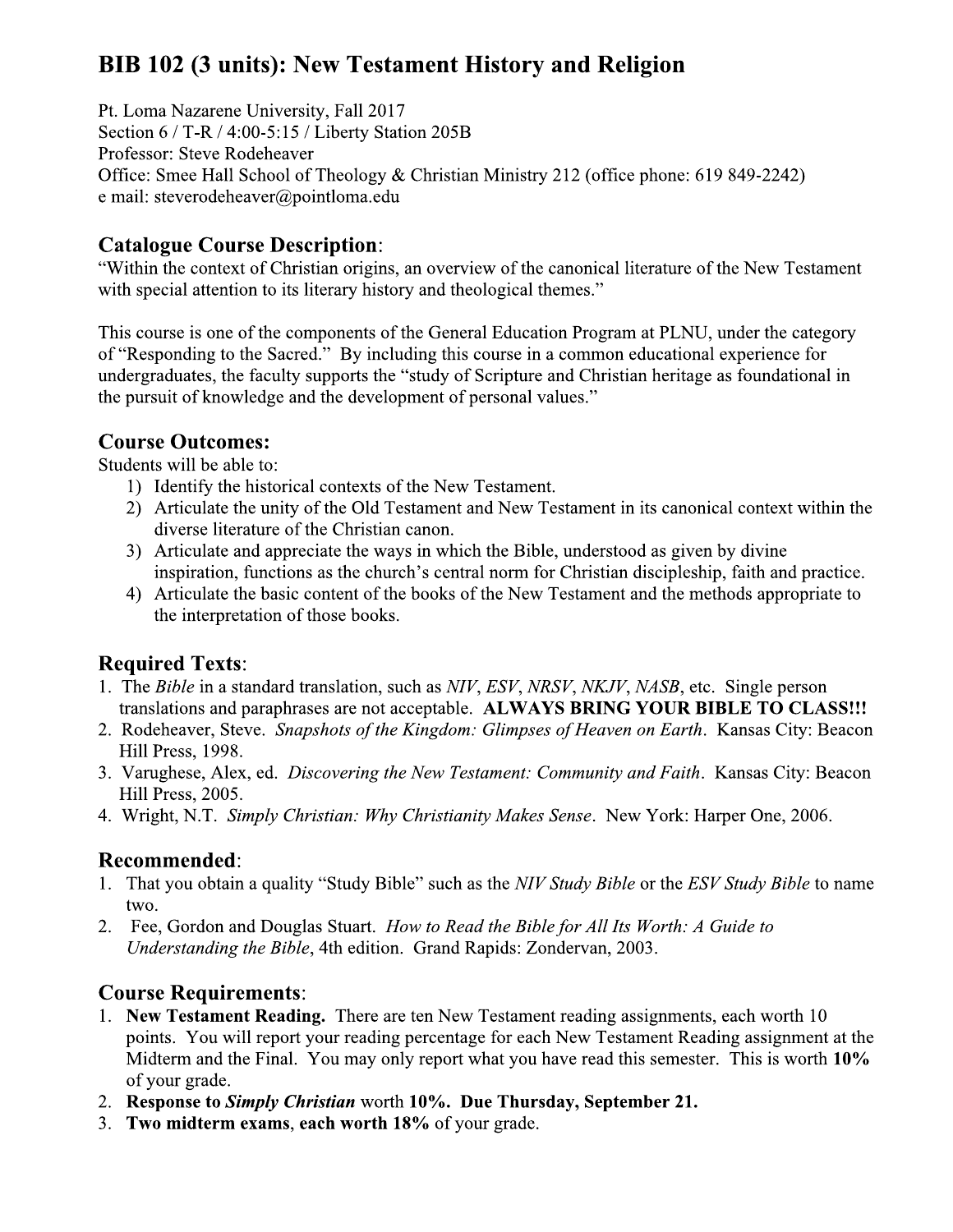- 4. A five to six page paper, worth 20% of your grade, in which you interpret a New Testament passage. You may select your own passage but it must be approved by the prof. Further instructions for this paper will be given. The paper is due in class on Thursday, November 16.
- 5. A "Kingdom of God" reflection paper, worth 6% of your grade, in which you reflect on the Kingdom of God in dialogue with the Gospels and with Snapshots of the Kingdom. Attention needs to be given to the eschatological tension of the Kingdom as well as the difference between heaven and the Kingdom of God. Length of paper is three pages. Due Thursday, December 7.
- 6. A final comprehensive exam, worth 18% of your grade.
- 7. Attend Class!!! Attendance will be taken and school policies enforced. Regular and punctual attendance at all classes is considered essential to optimum academic achievement. If the student is absent from more than 10 percent of class meetings, the faculty member can file a written report which may result in de-enrollment. If the absences exceed 20 percent, the student may be deenrolled without notice until the university drop date or, after that date, receive the appropriate grade for their work and participation.

#### **ACADEMIC ACCOMMODATIONS:**

While all students are expected to meet the minimum academic standards for completion of this course as established by the instructor, students with disabilities may require academic accommodations. At Point Loma Nazarene University, students requesting academic accommodations must file documentation with the Disability Resource Center (DRC), located in the Bond Academic Center. Once the student files documentation, the Disability Resource Center will contact the student's instructors and provide written recommendations for reasonable and appropriate accommodations to meet the individual learning needs of the student. This policy assists the University in its commitment to full compliance with Section 504 of the Rehabilitation Act of 1973, the Americans with Disabilities (ADA) Act of 1990, and ADA Amendments Act of 2008, all of which prohibit discrimination against students with disabilities and guarantees all qualified students equal access to and benefits of PLNU programs and activities.

#### **INTEGRITY:**

Academic dishonesty will not be tolerated. Students should demonstrate academic honesty by doing original work and by giving appropriate credit to the ideas of others. Academic dishonesty is the act of presenting information, ideas, and/or concepts as one's own when in reality they are the results of another person's creativity and effort. A faculty member who believes a situation involving academic dishonesty has been detected may assign a failing grade for that assignment or examination, or, depending on the seriousness of the offense, for the course. Faculty should follow and students may appeal using the procedure in the university Catalog.

#### **INCLUSIVE LANGUAGE:**

The PLNU School of Theology and Christian Ministry is committed to the equality of women and men. Recognizing that people have often used language in ways that imply the exclusion or inferiority of women, the department urges students, faculty and staff to avoid sexist language in public discourse, in classroom discussions and especially in their writings.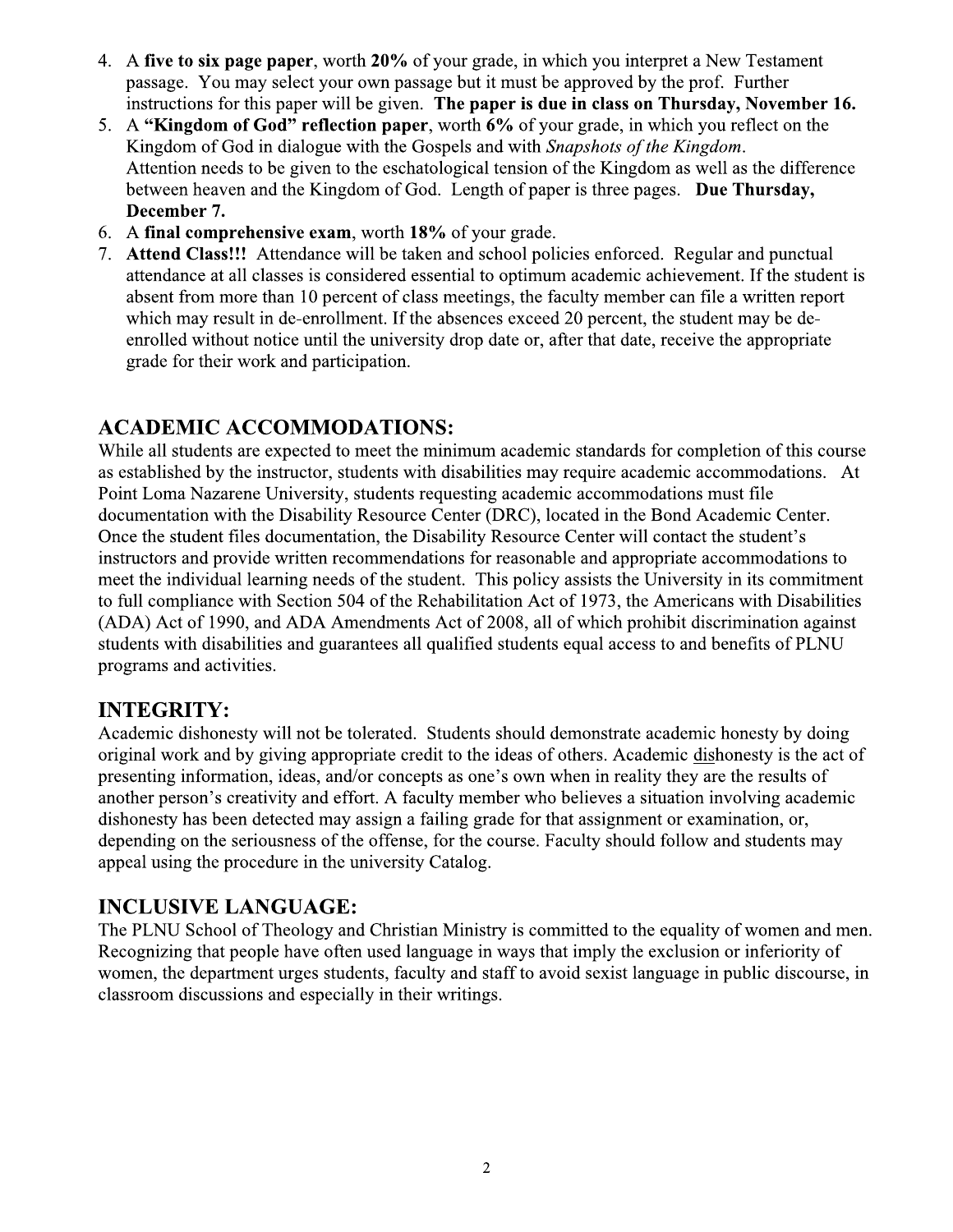**Class Schedule and Assignments:**<br>All assignments are to be completed by the day they are listed.

| Week/<br>Days              | Tuesday                                                                    | Thursday                                               |
|----------------------------|----------------------------------------------------------------------------|--------------------------------------------------------|
| Week 1<br>Aug. 29, 31      | No Class. It's Monday Tuesday.                                             |                                                        |
| Week 2<br>Sept. 5, 7       | Matthew<br>Simply Christian, ch.1-4                                        | Disc.N.T., ch.1-2                                      |
| Week 3<br>Sept. 12, 14     | Mark<br>Simply Christian, ch.5-7                                           | Disc.N.T., ch.3-5<br>Simply Christian, ch.8-12         |
| Week 4<br>Sept. 19, 21     | Luke<br>Simply Christian, ch.13-16                                         | Disc.N.T., ch.6-8<br><b>Simply Christian essay due</b> |
| Week 5<br>Sept. 26, 28     |                                                                            | <b>Midterm Exam 1</b>                                  |
| Week 6<br>Oct. 3, 5        | John                                                                       | Disc.N.T., ch.10-12                                    |
| Week 7<br>Oct. 10, 12      | Acts                                                                       | Disc.N.T., ch.13-15                                    |
| Week 8<br>Oct. 17, 19      | Romans                                                                     |                                                        |
| Week 9<br>Oct. 24, 26      | 1 & 2 Corinthians                                                          |                                                        |
| Week 10<br>Oct. 31, Nov. 2 |                                                                            | <b>Midterm Exam 2</b>                                  |
| Week 11<br>Nov. 7, 9       | Galatians<br>Ephesians<br>Philippians<br>Colossians<br>1 & 2 Thessalonians | Disc.N.T., ch.16-19                                    |
| Week 12<br>Nov. 14, 16     |                                                                            | <b>Interpretive Paper Due</b>                          |